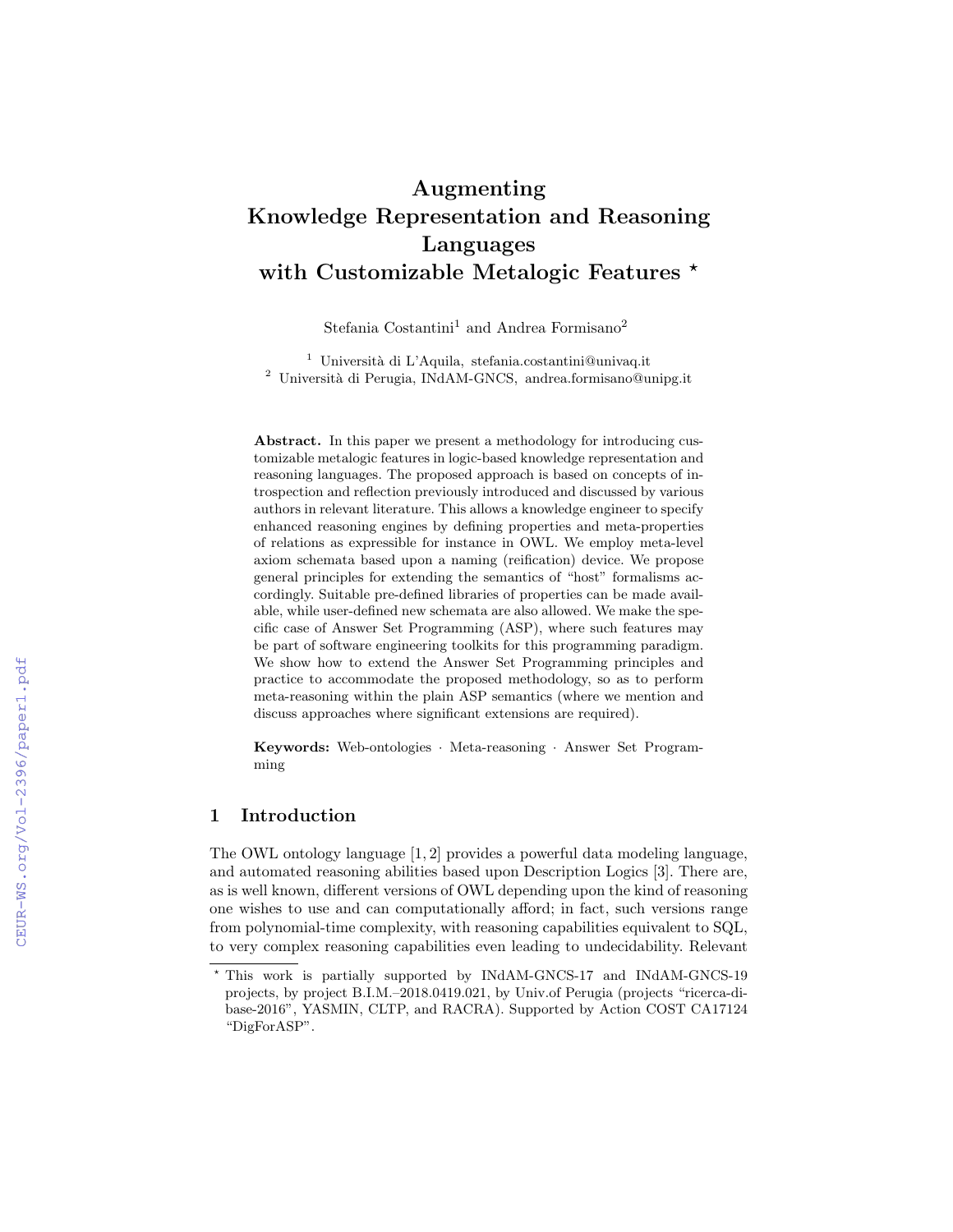aspects concerning knowledge representation and reasoning that can be found in OWL are: (i) properties of relations: e.g., symmetry/asymmetry, transitivity, functionality, reflexivity/irreflexivity, domain/range; (ii) relations between relations (meta-properties): e.g., inverse-of, equivalence, disjointness, subclass; (iii) cardinality of relations.

Such features have widely demonstrated their usefulness in the definition and use of ontologies in the Semantic Web, and in our opinion they would find useful application in many knowledge engineering and automated reasoning languages. In fact, ontologies are pervading many areas of knowledge and data representation and management, and a lot of effort has been spent on the development of sufficiently expressive languages for the representation and querying of ontologies.

In this paper we present a methodology for introducing OWL-like features in logic-based knowledge engineering, representation and reasoning languages. In fact, ontology languages such as OWL have been devised in the context of the Semantic Web to help automated processes ("intelligent agents") to access information in a uniform and principled way [1]. Therefore ontologies (expressed in such languages) are expected to provide structured vocabularies and definitions that specify the relationships between terms and properties, thus allowing intelligent agents (and, possibly, also humans) to interpret their meaning flexibly yet unambiguously. This, however, is useful and important also within knowledge representation languages that define knowledge bases which are at the "core" of intelligent systems and support their reasoning processes. Thus, here we introduce an approach based on concepts of introspection and reflection discussed, among others, in [4–6]. In order to implement an engine realizing properties and meta-properties of relations inspired by those expressible in OWL, we employ meta-level axiom schemata based upon a naming (reification) device. We propose a method for extending the semantics accordingly. Practically, such schemata should be added by default to any program/theory. We do not claim to reproduce all OWL features and maybe not even most of them. In fact we could not, as we stay within decidable frameworks based upon CWA (Closed-World Assumption). However, the features that we reproduce are widely used, and they are useful in many practical contexts. Moreover, we improve over OWL as user-defined new properties are allowed in our proposal.

As a proof of concept we consider Answer Set Programming (ASP, cf. [7] and the references therein), where the proposed techniques can be seen as a software engineering method to be employed, together with others, in the development of ASP programs. The ASP programming paradigm in fact, though general, powerful and widely used, is at present employed in a quite basic way. The available software engineering constructs include aggregates and weight and cardinality constraints (discussed below in the section on ASP), and tools for modularity of ASP programs (cf.  $[8, 9]$  and the references therein) and for "templates"  $[10]$ , where one can define subprograms/macros. We will try to demonstrate that our techniques can usefully enrich the available toolkit.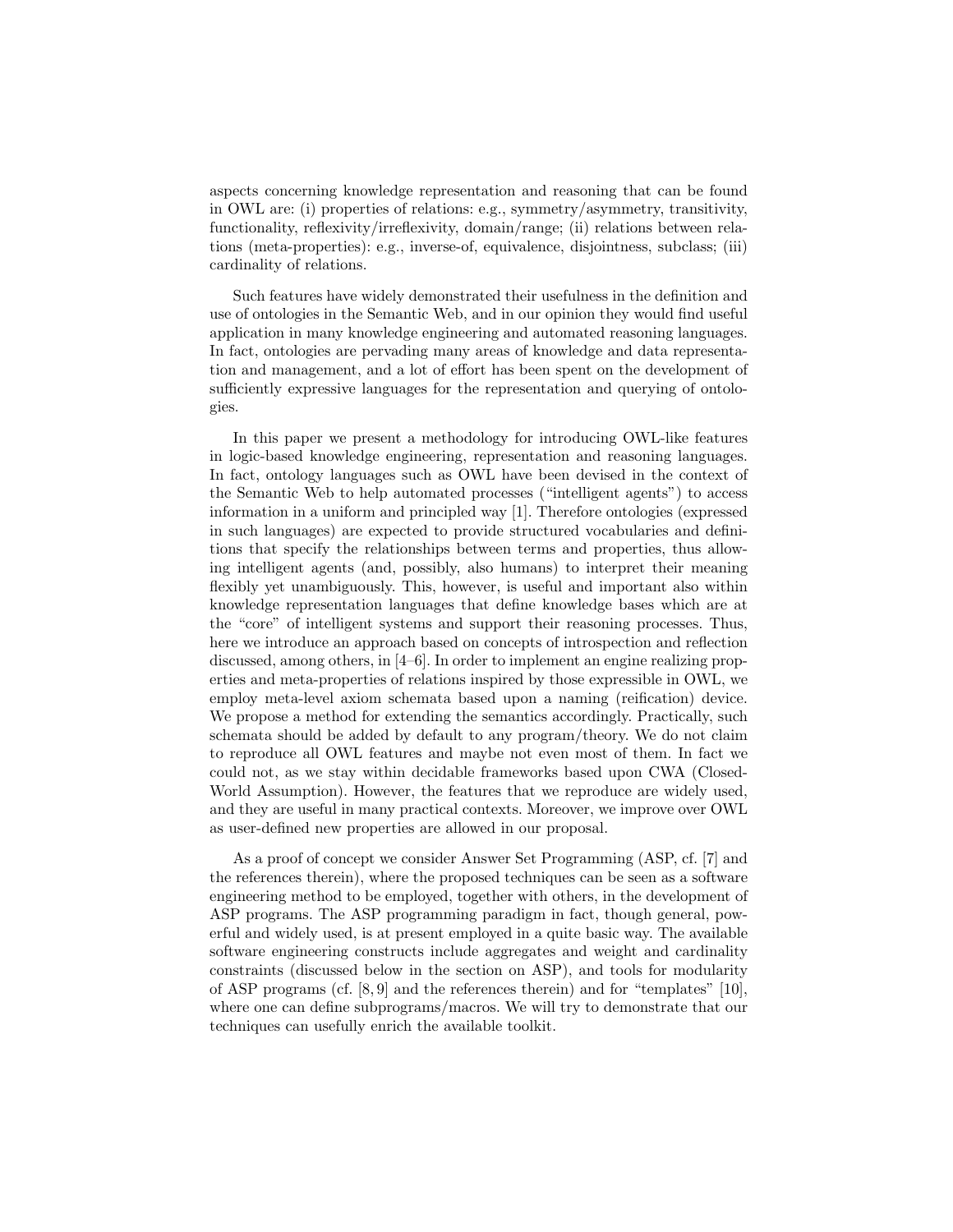The possibility of improving knowledge engineering capabilities by means of metaprogramming and metareasoning has been explored in the past [11]. In logic settings such as Prolog [12] the aim was to enlarge representation and reasoning possibilities while avoiding to resort to a higher-level setting, mainly by using meta-interpreters [13] and trying to equip them with a logical semantics [14, 15], or by devising specialized language extensions [16, 6]. Recently, the Rulelog language [17] features some seemingly higher-order characteristics inspired by the HiLog second-order language [18], though transposed into a simple (though limited under the point of view of reasoning capabilities) first-order representation.

The mechanisms that we propose allow programmers to define relations (also) in terms of their properties and meta-properties; this on the basis of metalevel definitions that should be part of any program using them. Many such definitions (namely, those concerning the most commonly-used properties) might be predefined and imported by a program upon need, e.g. via libraries. However, the approach also allows programmers to define their own new (meta) properties. So, the average programmer does not define and does not need to see the definition of properties of relations, but rather just uses predefined ones though the skilled programmer may optionally define new properties.

So, a given knowledge representation language becomes in fact extensible, where an extension finds an immediate semantic and computational counterpart. We stay within the realm of knowledge representation languages based upon computational logic and logic programming [12], syntactically based upon some first-order language. Among them are Prolog, ASP, and many agent-oriented programming languages [19]. As mentioned we discuss in particular the case of ASP, which is at present a well-known successful logic programming and knowledge representation language paradigm. For ASP, we will show in detail how the approach might be practically and easily implemented.

The paper is organized as follows. We first shortly summarize the basic principles of the OWL language in Section 2, and we recall the concept of reification (naming) of first-order terms and atoms (Section 3). Then, we present our approach in Sections 4-5. Later, after shortly recalling ASP (Section 6), in Section 7 we show (also by exploiting significant examples) how the approach can be customized to the case of ASP. Finally, in Section 8 we discuss related work on meta-reasoning in ASP and draw conclusions.

# 2 Background: OWL

OWL is a language for the definition of ontologies (the reader may refer to www.w3.org/TR/2012/REC-owl2-primer for an introduction). The term ontology has a complex history in Philosophy, and recently in Computer Science. In Knowledge Representation, an ontology is a set of formal statements aimed to describe some part of the world (often referred to as the "domain of interest" or the "subject matter" of the ontology). Precise descriptions satisfy several purposes, among which: they prevent misunderstandings in human communication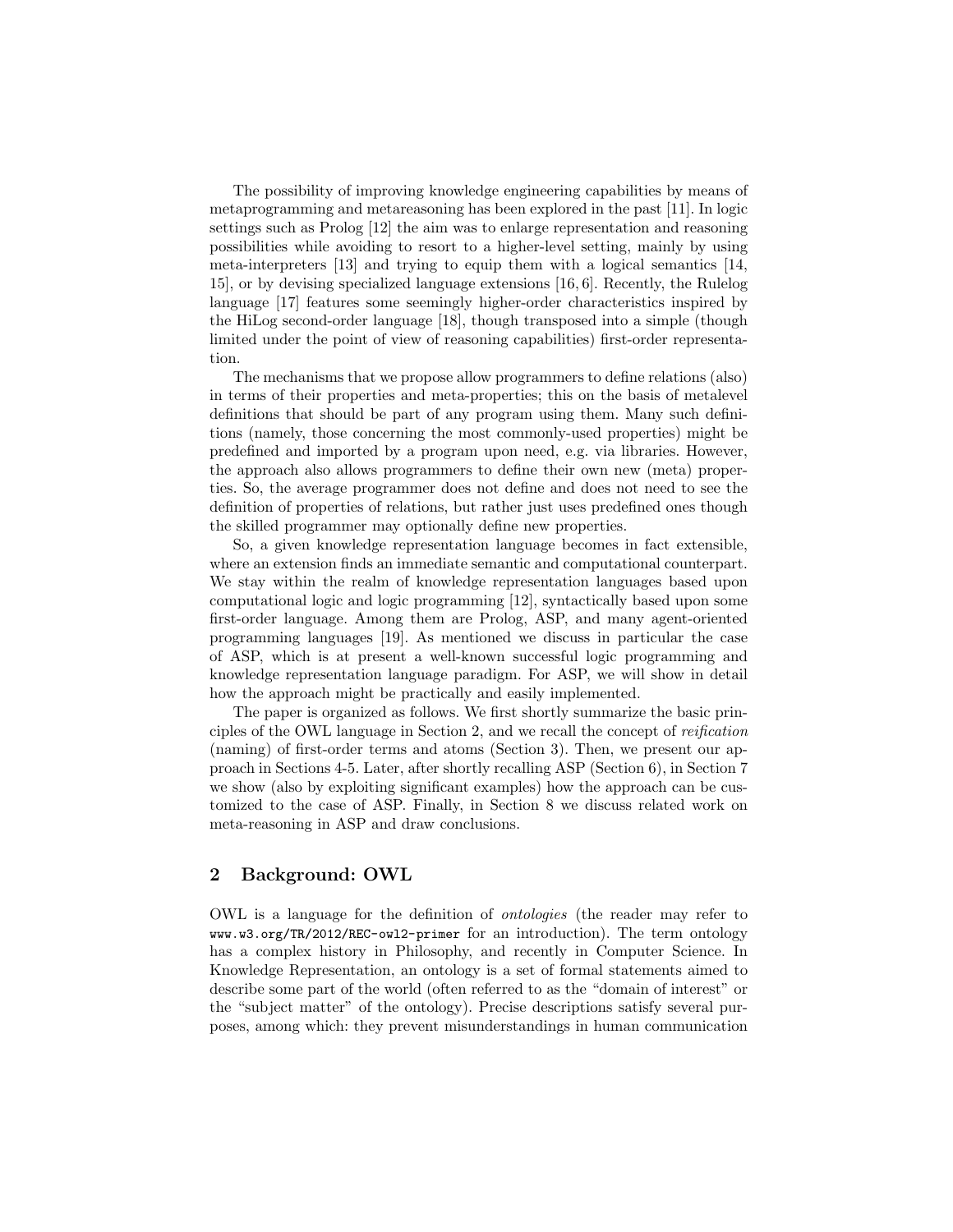and they ensure a better software behavior, especially when different software modules interact.

In order to precisely describe a domain of interest, the OWL language is based upon a vocabulary. The meanings of terms is established by stating how each term is interrelated to the other terms (and similarly for classes, properties, and individuals). A terminology, providing a vocabulary together with such interrelation information constitutes an essential part of an OWL ontology. Besides this "terminological" knowledge, usually called TBOX, an ontology might also contain so called "assertional knowledge" (ABOX) that introduces concrete objects of the considered domain. The TBOX part is the analogous of the set of rules of a Prolog program, while the ABOX is the analogous of the set of facts.

OWL 2 is not a programming language, rather it provides a declarative way to describe knowledge in a logical way. For the decidable fragments of OWL, appropriate tools (so-called reasoners) can then be used to infer further information from a given TBOX+ABOX description. How these inferences are realized algorithmically depends on the specific implementations and on the fragments of OWL considered. Still, the correct answer to any of such question is predetermined by the OWL formal semantics.

In OWL it is possible to define classes of objects/individuals, membership to classes, class inclusion, equivalence and disjointness, class hierarchies. Concerning object properties, they correspond to binary predicates, i.e., to relations, and are expressed concerning specific objects which are related by each property. It is also possible to express negative assertions, concerning individuals not enjoying some property. It is possible to specify hierarchies of properties (e.g., to state that some properties are sub-properties of other ones) and to define domain and range of each property. Among the "Advanced Use of Properties", one can state that certain properties are reflexive or irreflexive, symmetric or asymmetric, transitive, equivalent to some other properties, or disjoint from them. It can be stated that a property is functional, or that its inverse is functional.

## 3 Background: Naming Mechanisms

A reification mechanism, also known as "naming relation", is a method for representing within a first-order language expressions of the language itself, without resorting to higher-order features. Naming relations can be introduced in several manners. For a discussion of different possibilities, with their advantages and disadvantages, see, e.g., [20–23]. However, all of them are based upon introducing distinguished constants, function symbols (if available) and predicates, devised to construct names. For instance, given atom  $p(a, b, c)$  a name might be  $atom(pred(p'), args([a', b', c'])$  where p' and a', b', c' are new constants intended as names for the syntactic elements  $p$  and  $a, b, c$  and notice that:  $p$  is a predicate symbol (which is not a first-class object in first-order settings), atom is a distinguished predicate symbol, *args* a distinguished function symbol and  $[\dots]$  is a list.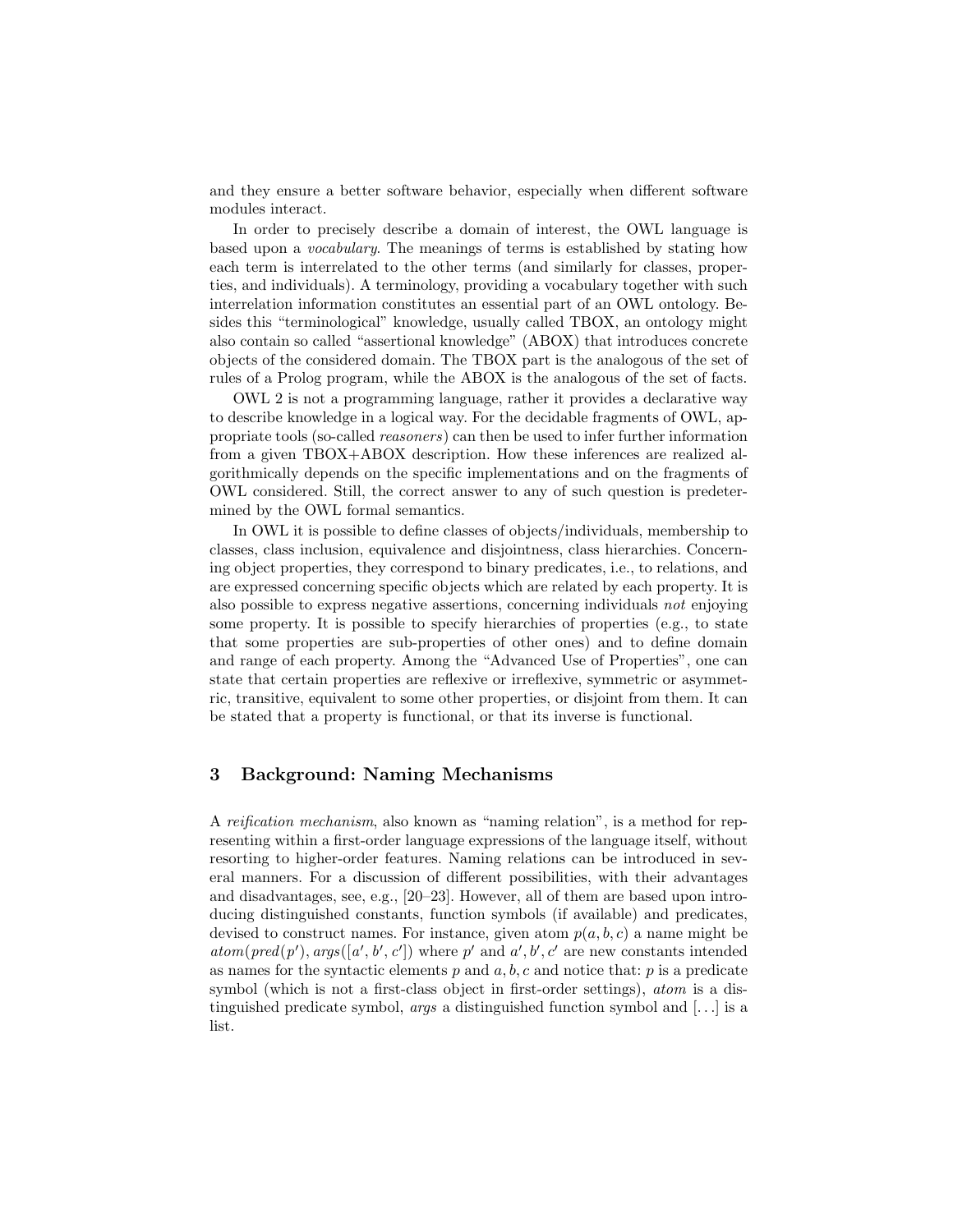More formally, let us consider a standard first-order language  $\mathcal L$  including sets of predicate, constant and (possibly) function symbols, and a (possibly denumerable) set of symbols of variables. As usual, well-formed formulas have atoms as their basic constituents, where an atom is built via the application of a predicate to a number  $n$  (according to the predicate arity) of *terms*. The latter can be variables, constants, or compound terms built by using function symbols (if available). We augment  $\mathcal L$  with new symbols, namely a new constant (say of the form  $p'$ ) for each predicate symbol p, a new constant (say  $f'$ ) for each function symbol  $f$ , a new constant (say  $c'$ ) for each constant symbol  $c$ , and a denumerable set of meta-variables, that we assume to have the form  $X'$  so as to distinguish them syntactically from "plain" variables  $X$ . The new constants are intended to act as names, where we will say that, syntactically,  $p'$  denotes  $p$ ,  $f'$  denotes  $f$  and  $c'$  denotes c, respectively. The new variables can be instantiated to meta-level formulas, i.e., to terms involving names, where we assume that plain variables can be instantiated only to terms not involving names. We assume an underlying mechanism managing the naming relation (however defined), so we can indicate the name of, e.g., atom  $p(a, b, c)$  as  $p'(a', b', c')$  and the name of a generic atom A as  $\uparrow A$ .

## 4 Metalogic for Properties of Relations

In this paper we mainly consider rule-based languages, where rules are typically represented in the form  $Head \leftarrow Body$  where  $\leftarrow$  indicates implication; other notations for this connective can alternatively be employed. In Prolog-like languages,  $\leftarrow$  is indicated as :–, and *Body* is intended as a conjunction of literals (atoms or negated atoms) where ∧ is conventionally indicated by a comma.

We will represent properties of relations in OWL style by means of metalevel rules. To define such rules, we assume to augment the language  $\mathcal L$  at hand not only with names, but with the introduction of two distinguished predicates, solve and solve not. An atom A is a base atom if it does not involve names and its predicate is neither solve nor solve not. Distinguished predicates will allow us to respectively extend/restrict the meaning of the other predicates in a declarative way. In fact, *solve* and *solve\_not* take as arguments (names of) atoms (involving any predicate excluding themselves), and thus they are able to express sentences about relations. Names of atoms, in particular, are allowed only as arguments of solve and solve not. Also, solve and solve not can occur in the body of a metarule *only if* the predicate of its head is in turn either *solve* or *solve\_not*.

So, metalevel rules in general allow arguments of predicates to be names of predicates, function symbols and constants. A particular kind of metarules, that we call *metaevaluation rules*, have distinguished predicates *solve* and *solve\_not* in their head, and possibly also in their body, taking as argument names of atoms.

Below is a simple example of the use of solve to specify which properties a reflexive predicate meets. Namely that  $p(a, a)$  can be derived for any element a belonging to the predicate domain; here, this is elicited from a occurring in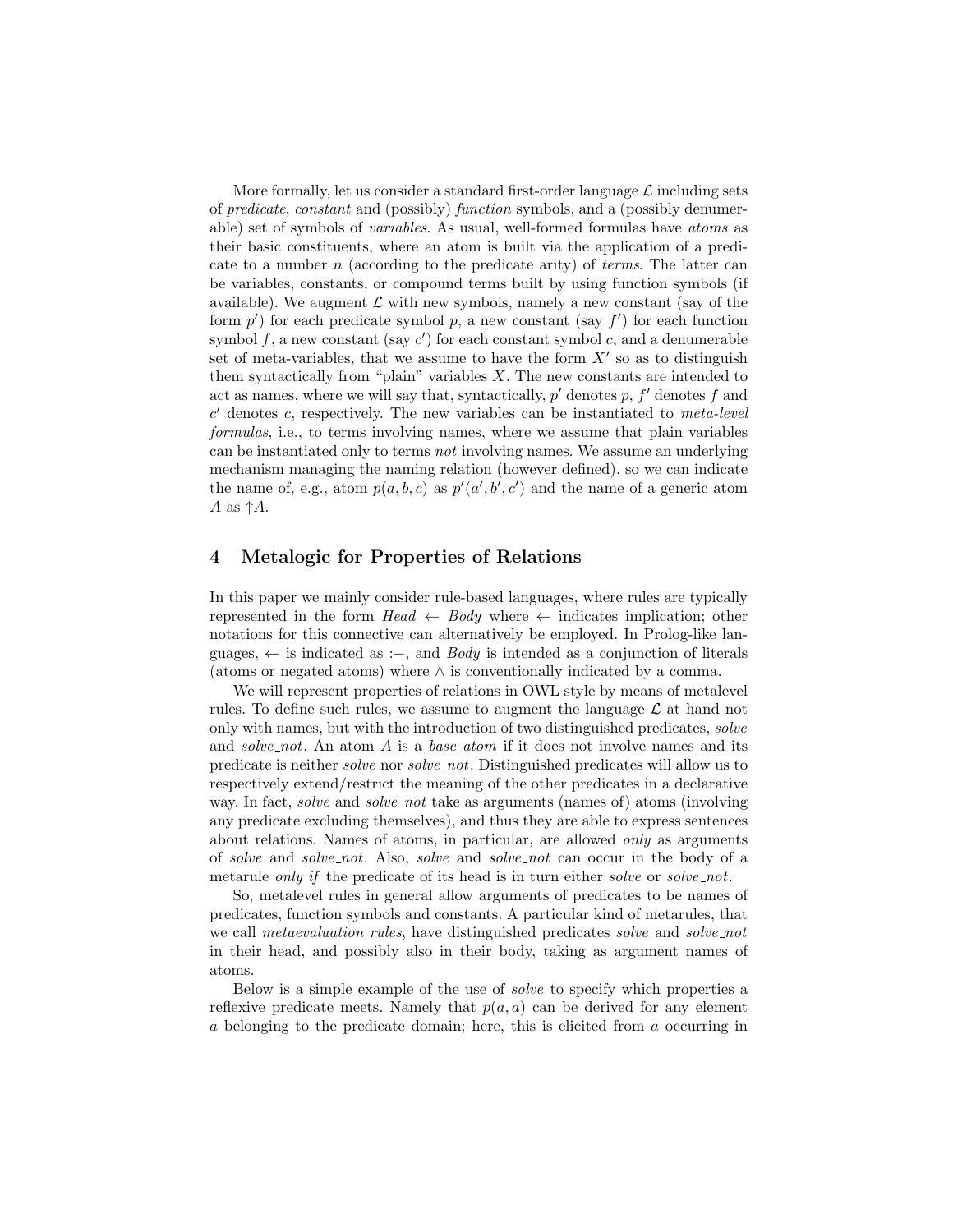the extensional definition of p. The first rule is a metaevaluation rule, featuring predicate solve in its head, taking as argument the name of an atom; the latter two rules are 'simple' metalevel rules not involving either *solve* or *solve\_not*, and taking as arguments metalevel constants.

```
solve(P'(X', X')) := reflexive(P'), in\_domain(P', X').in\_domain(P', X') := solve(P'(X', Y')).in\_domain(P', X') := solve(P'(Y', X')).
```
Our objective is to make it automatic to derive  $p(a, a)$  whenever a program includes this definition, a fact  $reflexive(p')$  occurs in the program, and a is in the domain of  $p$ . Vice versa, we can define:

 $solve\_not(P'(X', X'))$ :  $-irreflexive(P')$ .

with the aim to prevent the derivation of  $p(a, a)$  for any predicate p which have been declared to be irreflexive (i.e., for which a fact  $irreflexive(p')$  occurs in the program).

Following [24], in general terms we understand a semantics SEM for logic knowledge representation languages/formalisms as a function which associates a theory/program with a set of sets of atoms, which constitute the intended meaning. When saying that  $\Pi$  is a program, we mean that it is a program/theory in the (here unspecified) logic language/formalism that one wishes to consider.

We start with the following restriction on sets of atoms that should be considered for the application of SEM. First, as customary, we only consider sets of atoms I composed of atoms occurring in the ground version of  $\Pi$ . The ground version of program  $\Pi$  is obtained by substituting in all possible ways variables occurring in  $\Pi$  by constants also occurring in  $\Pi$ . In our case, metavariables occurring in an atom must be substituted by metaconstants, with the following obvious restrictions: a metavariable occurring in the predicate position must be substituted by a metaconstant denoting a predicate; a metavariable occurring in the function position must be substituted by a metaconstant denoting a function; a metavariable occurring in the position corresponding to a constant must be substituted by a metaconstant denoting a constant. According to wellestablished terminology [12], we therefore require  $I \subseteq B_{\Pi}$ , where  $B_{\Pi}$  is the Herbrand Base of  $\Pi$ , given previously-stated limitations on variable substitution. Then, we pose some more substantial requirements. As said before, by  $\uparrow A$ we intend a name of base atom A.

**Definition 1** Let  $\Pi$  be a program.  $I \subseteq B_{\Pi}$  is a potentially acceptable set of atoms iff for every base atom A which belongs to I, solve( $\uparrow$ A) also belongs to I.

**Definition 2** Let  $\Pi$  be a program, and  $I$  be a potentially acceptable set of atoms for  $\Pi$ . I is an acceptable set of atoms iff I satisfies the following axiom schemata for every base atom A:

 $A \leftarrow solve(\uparrow A)$  $\neg A \leftarrow solve\_not(\uparrow A)$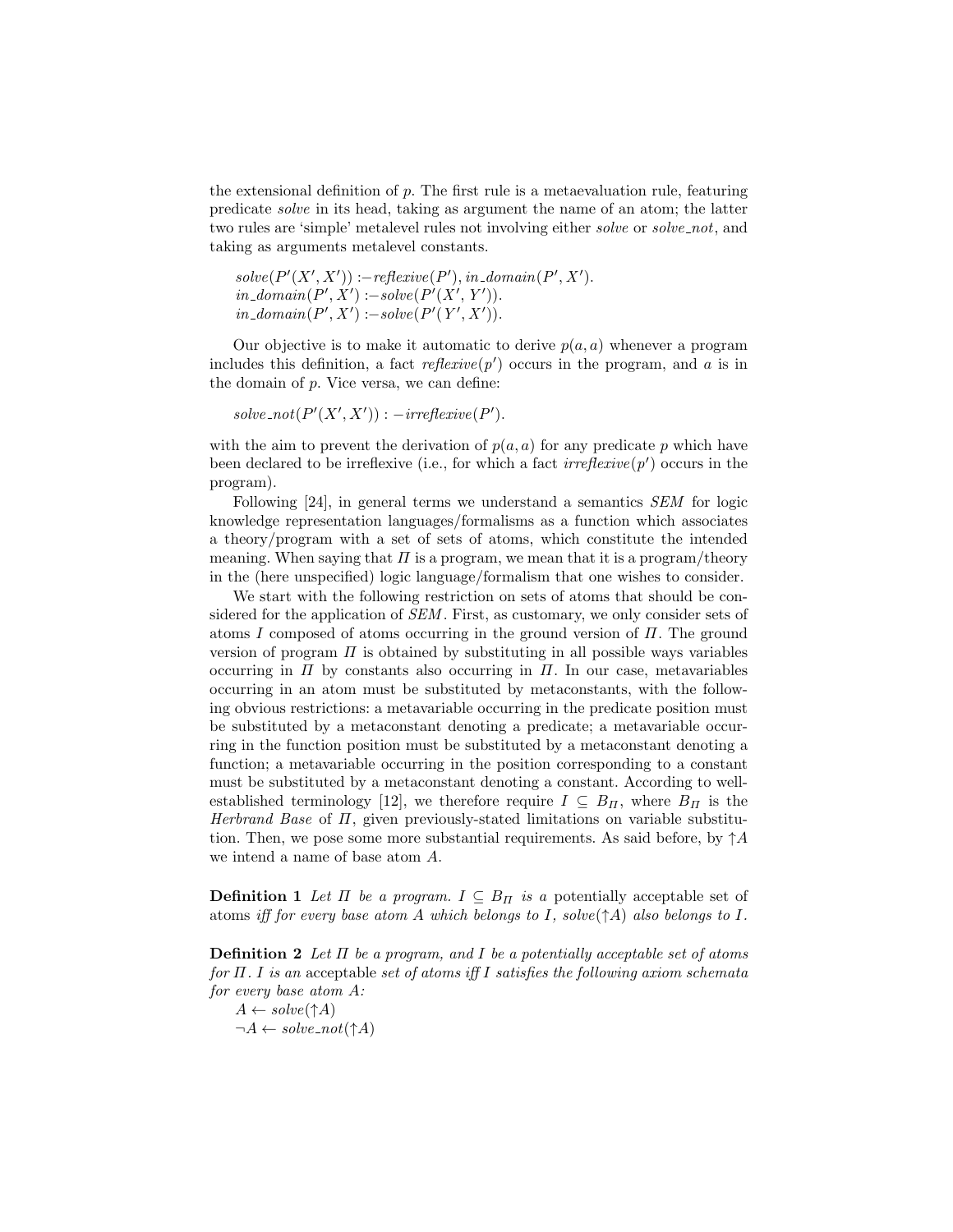We restrict *SEM* to determine acceptable sets of atoms only, modulo bijection: i.e., SEM can be allowed to produce sets of atoms which are in one-to-one correspondence with acceptable sets of atoms. In this way, we obtain the implementation of properties of relations that have been defined via solve and solve\_not rules without modifications to SEM for any formalism at hand. For clarity however, it is convenient to filter away *solve* and *solve\_not* atoms from acceptable sets. Thus, given a program  $\Pi$  and an acceptable set of atoms  $I$  for *II*, the *Base version*  $I^B$  of *I* is obtained by omitting from *I* all atoms of the form  $solve(\uparrow A)$  and  $solve\_not(\uparrow A)$ .

Procedural semantics and the specific naming relation that one intends to use remain to be defined. In fact, it is easy to see that the above-introduced semantics is independent of the naming mechanism. For approaches based upon (variants of) Resolution (like, e.g., Prolog) one can extend the procedure so as to be allowed to use rules with conclusion  $solve(\uparrow A)$  to resolve a goal A and, vice versa, rules with conclusion A to resolve  $solve(\uparrow A)$ ; if a goal G succeeds in this way with computed answer  $\theta$ , then solve\_not( $\uparrow G\theta$ ) should be attempted: if it succeeds, then  $G$  should be forced to fail; otherwise, success of  $G$  can be confirmed.

# 5 Expressing OWL-Like Properties of Relations

In the previous section we have shown the use of metalevel definitions involving solve and solve not to define what it means of a predicate to be reflexive or, vice versa, irreflexive. These metalevel definitions are declarative yet executable, in that they suitably enlarge or restrict the involved predicates' extension. In this section we show the metalevel representation of other properties of relations that can be expressed in OWL. We concentrate in particular on properties which are relevant and widely used. The objective is to convince the reader that most such properties can be represented in our approach without resorting to the powerful though complex Description Logics.

Symmetry can be simply defined as follows:

 $solve(P'(X', Y')) := symmetric(P'), solve(P'(Y', X')).$  $symmetric(friend').$ 

This rule specifies in fact the meaning of symmetry for any predicate, stating (via the predicate *solve* applied over a generic atom name) that  $p(X, Y)$  can be derived if  $p(Y, X)$  holds; notice that in this rule predicate solve occurs not only in the head but also in the body of the rule. The fact symmetric(friend') specifies that predicate *friend* is symmetric, via its name.

So, a programmer/knowledge designer behaves very much like in OWL, save that properties of relations must be specified on the names of the predicates. Notice that different metaevaluation rules (with their auxiliary metalevel rules) can be defined and expressed in a modular way, and they naturally interact and compose with each other.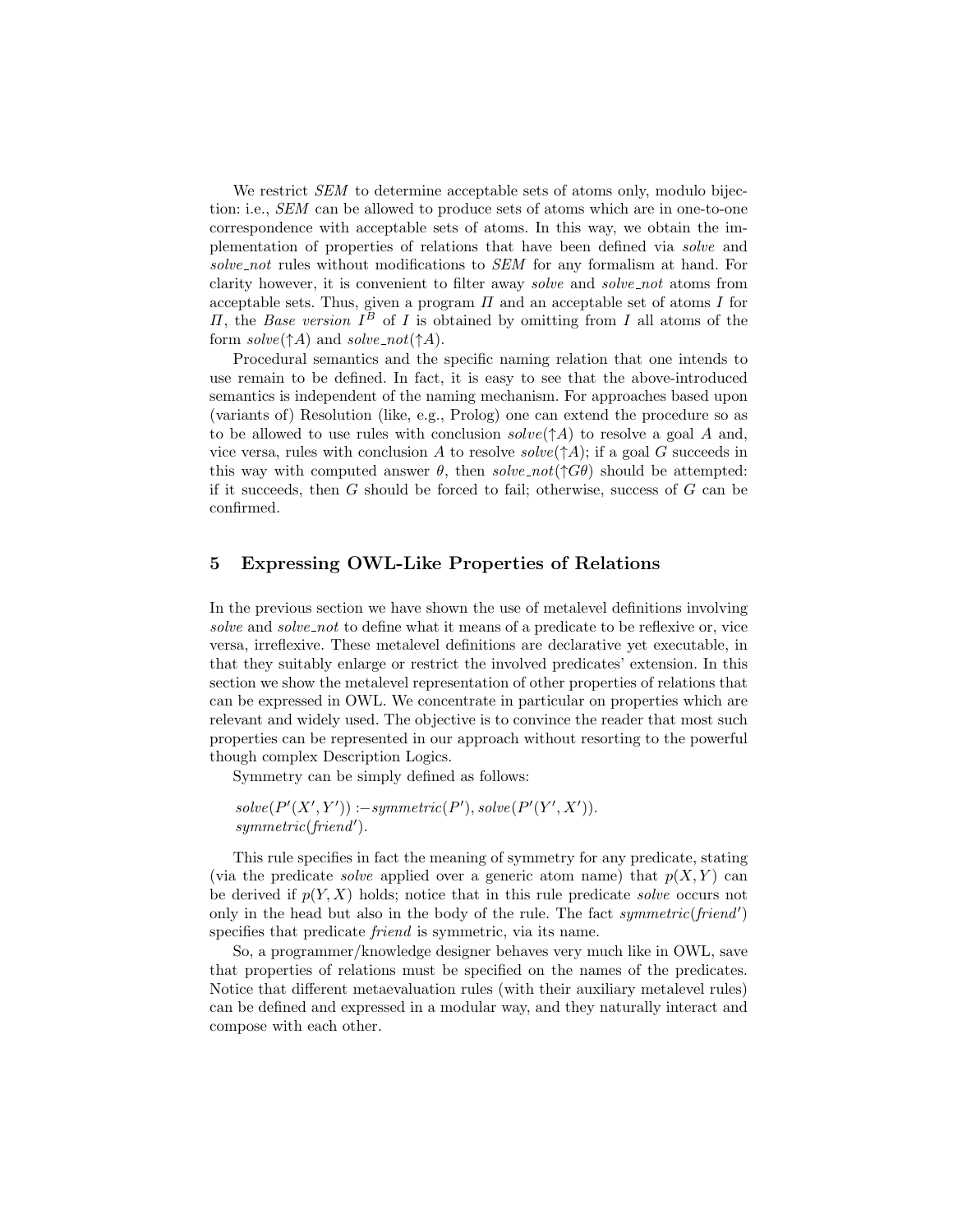Below we consider transitivity, that can be simply expressed in the following way:

 $solve(P'(X', Y')) := transitive(P'), solve(P'(X', Z')), solve(P'(Z', Y')).$ 

This rule specifies the meaning of transitivity for any predicate, where a fact of the form  $transitive(P')$  declares that the predicate  $p'$  is transitive. The definition actually allows new facts to be derived. For example, if we have the following facts:

 $transitive(same\_\_age').$ same age(ann, alice). same age(alice, chris).

via the previous rule we can derive  $same\_\text{age}(ann, Chris)$ . A possible variation is the transitive closure.

Another very useful feature, that increases flexibility to a great extent, is equivalence between properties, obtained by the following definition.

 $solve(P'(X', Y')) := equivalent(P', R'), solve(R'(X', Y')).$ 

This rule defines two relations as equivalent if they have the same extension. For example, stating that predicate friend is equivalent to predicate amico (the latter is the translation into Italian of the former):

 $equivalent(friend', amico').$ friend(ann, alice).  $symmetric (equivalent').$ 

we can easily see that it becomes possible to derive  $amico(ann, alive)$ . The metameta statement  $symmetric$  (equivalent') allows the translation to be applied in both ways. The concept of equivalence can be customized via other meta-rules.

Focusing the attention on the concept of inheritance, we may have the following:

 $solve(P'(X', Y')) := hereditary(P', R'),$  $solve(R'(X', Z')), solve(P'(Z', Y')).$ 

meaning that property  $P'$  is hereditary with respect to a relation  $R'$  if whenever an element of the domain of  $R'$  has property  $P'$  then also all the other elements have the same property. For example:

 $hereditary(polygon', kind_of').$ polygon(quadrilateral, four ).  $kind\_of(square, quadrilateral).$ 

Where  $polygon(quadrilateral, four)$  indicates that a quadrilateral is a kind of polygon that has the property of having four sides; instead,  $kind\_of(square, quadraticral)$ indicates that a square is a kind of quadrilateral. Thanks to the hereditary rule we can derive  $\mathit{polyqon}(\mathit{square}, \mathit{four})$ . Other OWL properties, e.g., subclasses etc., can be represented in a similar way.

It is important to notice that in the present setting new properties of relations can be defined upon need and immediately employed, in combination with already existing ones, and meta-meta properties can be also expressed.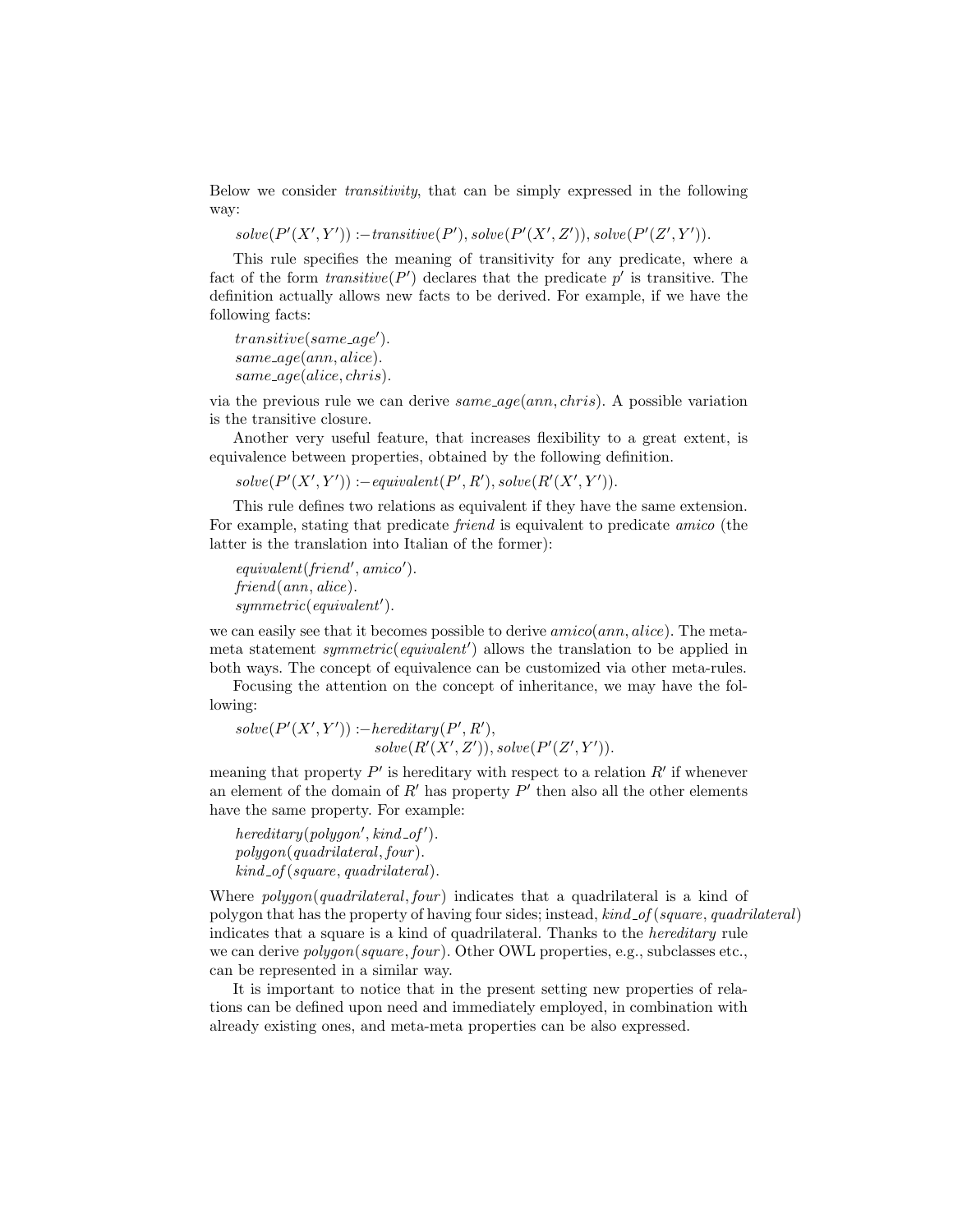## 6 Background: Answer Set Programming

Answer Set Programming (ASP), is a well-known successful logic programming paradigm (cf. [7] and the references therein). Roughly speaking, an ASP program is a declarative Prolog-like (executable) specification of a problem to be solved. Such a program may have several "models", called "answer sets" (or also "stable models"), each one representing a possible interpretation of the situation described by the program (and, usually, encoding a solution to the problem at hand). ASP has been successfully applied in practice in many application domains.

An answer set program  $\Pi$  (or simply "program") is a finite collection of rules of the form  $H \leftarrow L_1, \ldots, L_n$ , where H is an atom,  $n \geq 0$  and each literal  $L_i$  is either an atom  $A_i$  or its *default negation not*  $A_i$ . The left-hand side and the right-hand side of rules are called head and body, respectively. A rule can be rephrased as  $H \leftarrow A_1, \ldots, A_m, not A_{m+1}, \ldots, not A_n$ . where  $A_1, \ldots, A_m$  can be called *positive body* and not  $A_{m+1}, \ldots, not A_n$  can be called *negative body*. Analogously to Prolog, practical programming environments often offer :− as a glyph for the symbol  $\leftarrow$ . A rule with empty body  $(n = 0)$  is called a *unit rule*, or fact (vs. non-unit rules). A rule with empty head, of the form  $\leftarrow L_1, \ldots, L_n$ , is a constraint. It states that the literals  $L_1, \ldots, L_n$  cannot be simultaneously true. A rule head can be a disjunction and a "classical negation" is provided; for lack of space we do not consider here such improvements to the basic paradigm.

A program may have several answer sets or may have no answer set (while in many semantics for logic programming a program admits exactly one "model", however defined). Whenever a program has no answer sets, we say that the program is inconsistent; so, checking for consistency means checking for the existence of answer sets. Answer sets of  $\Pi$ , if any exists, are consistently supported minimal classical models of the program (interpreted in the obvious way as a first-order theory).

In practice, answer sets can be found via inference engines called ASP solvers [25]. Several solvers have became available, each of them being characterized by its own prominent valuable features. As is well-known, most of the commonly available ASP solvers produce the grounding of the given program as a first step, as they are able to find the answer sets of ground programs only.

The ASP programming methodology can be called GCO, for "Guess & Check & Optimize", where: (i) Guess implies generating potential solutions via rules and cycles (ii) Check implies selecting admissible ones by defining suitable constraints; (iii) Optimize implies specifying preference criteria by exploiting weak constraints, indicated by connective :∼, that select among the admissible solutions those that satisfy such constraints at best.

ASP has been equipped in time with several additional features, representable via non-trivial ASP subprograms, and implemented directly in ASP solvers. One of these is the so-called Cardinality Constraints of the form (that we show for simplicity for the case of binary predicates, though it can be extended to predicates of any arity):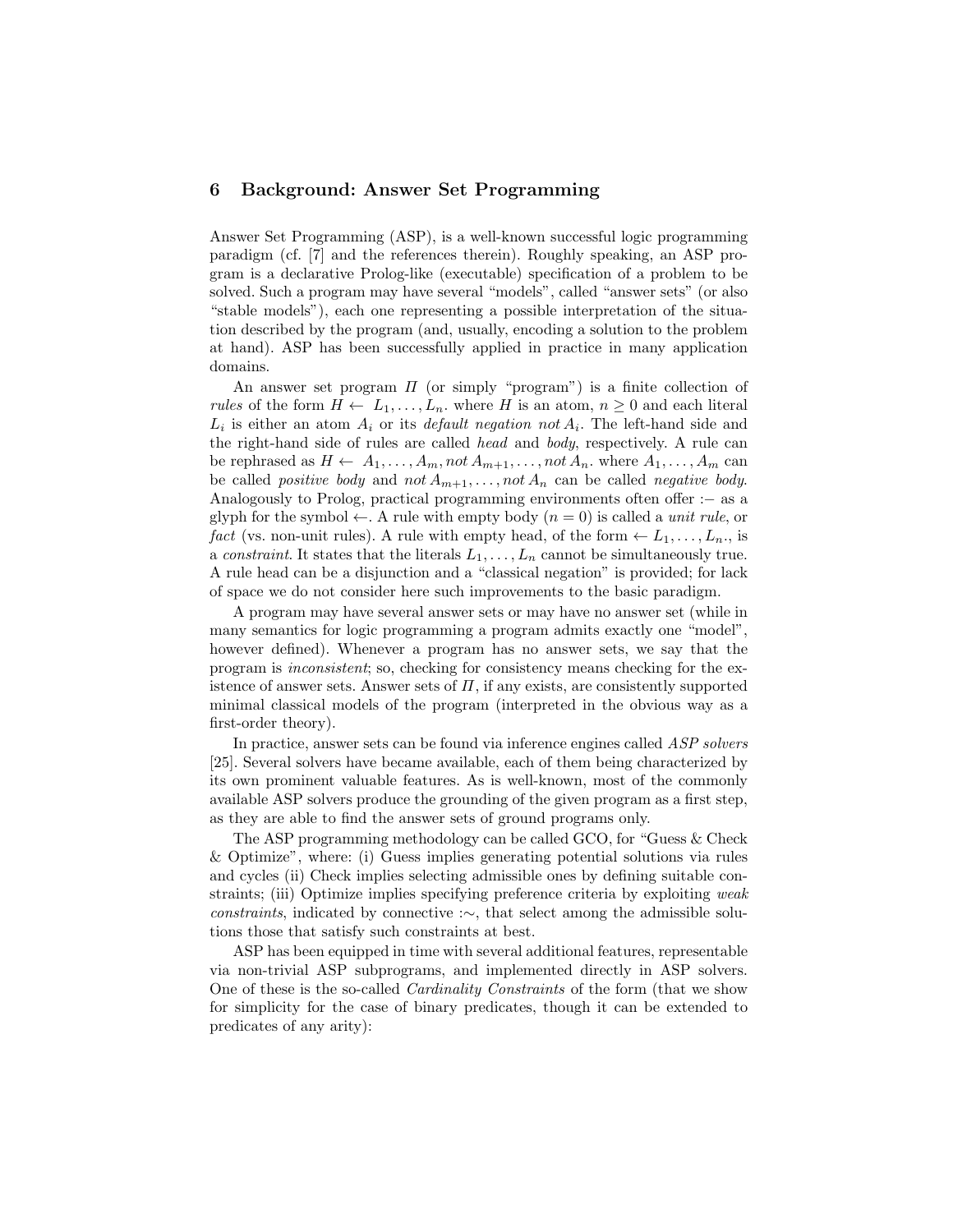$$
n\{p(X,Y):d(X)\}m:-q(Y)
$$

meaning that for every (constant value of) Y for which  $q(Y)$  holds, every answer set must include no less than n and no more than m (where  $n \leq m$ ) atoms of the form  $p(X, Y)$  where  $d(X)$  holds (of the constant value assigned to X). Given the possible answer sets originating from the basic definition, those that do not meet such a constraint are discarded. Below is an example of use, stating that every person takes residence in exactly one municipality:

$$
1{residence(X, Y) : municipality(X)}1 :- person(Y).
$$

Cardinality constraints can be seen as special cases of aggregates, which have the form

$$
n op [L_1 = w_1, \ldots, L_n = w_n] m
$$

where the  $L_i$ 's are literals, the  $w_i$ s are numerical weights, op is an operator (e.g. sum, average, min, max) to be applied to the weights of literals that are true in given set of atoms; in any answer set, the result of the application of the operator must stay within the bounds. For cardinality constraints, the weight of literals is implicitly set to 1 and the operator is implicitly set to sum. Cardinality constraints can reproduce some of the cardinality features of OWL; in particular they can represent the functional property of a predicate, basically (like in the above example) by enforcing the predicate to assume only one value by setting both  $n$  and  $m$  to 1. However, ASP has virtually no software engineering construct beyond such constraints; in particular other properties of relations should be specified, if needed, in an "ad hoc" manner, according to the skills of a programmer.

In the rest of the paper, we will discuss how to incorporate into ASP the mechanisms for definition and use of properties of relations that we have outlined before. In this way, predefined definitions are available to every ASP user, while the skilled one can represent her/his favorite new properties.

# 7 Properties of Relations in ASP

In order to be able to represent knowledge in ASP more easily and in a more understandable and flexible way, the methodology introduced in Sections 4-5 can be usefully employed. However, since ASP is not resolution-based, the methodology must be applied in a different way. In this section, we propose in particular, to compile a set S of metalevel and metaevaluation rules into a form that can be seamlessly added to a given ASP program  $\Pi$ , whose rules can also undergo some easy modifications; we thus obtain an augmented program  $\Pi^S$  where the requirements of Definitions 1 and 2 are satisfied in the answer sets of  $\Pi^S$ , which means that properties of relations specified in S are properly applied. The procedure is defined as follows.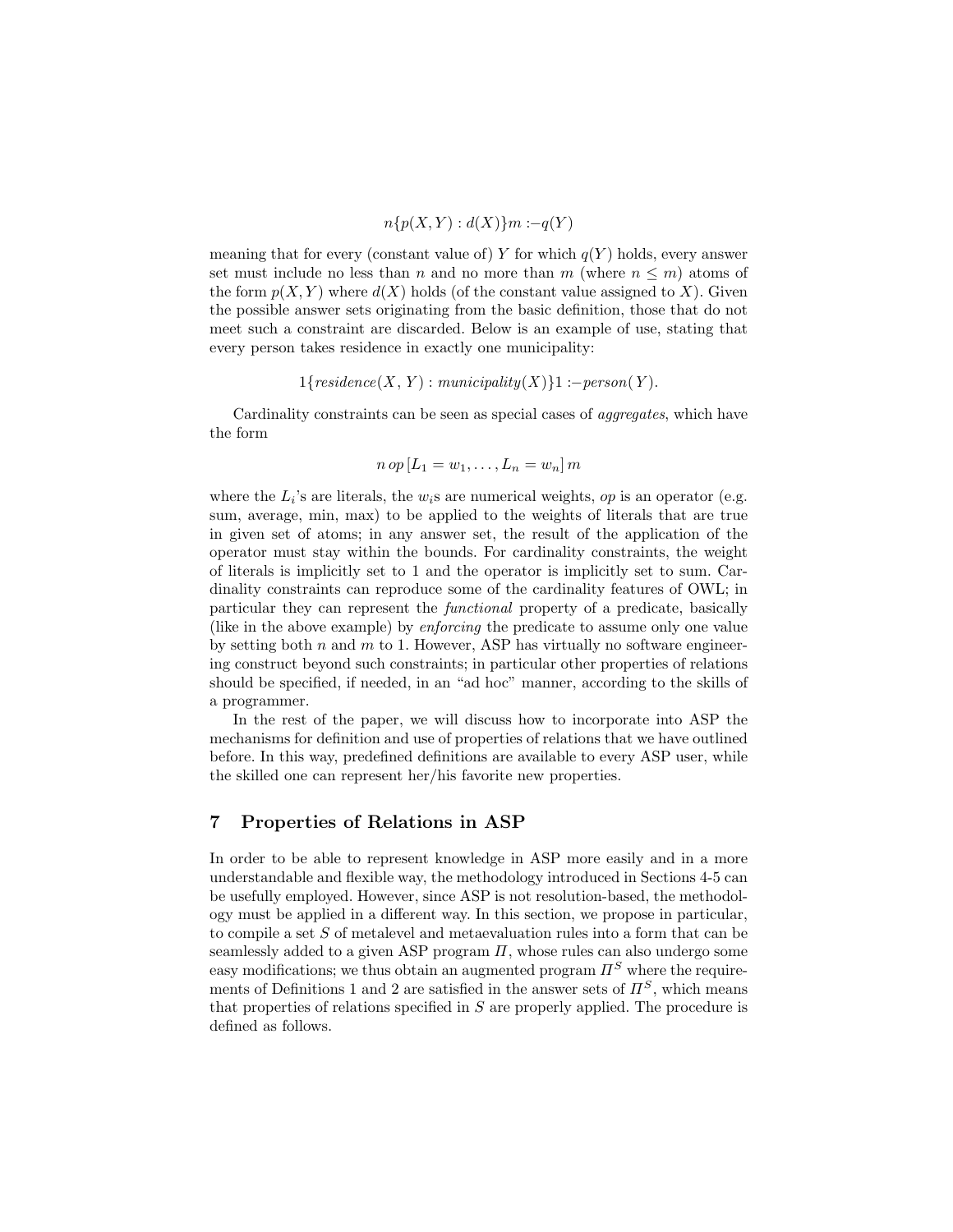Definition 3 Given ASP program Π and a set of metalevel and metaevaluation rules S, and assuming that the metalevel constants occurring in S refer to (are names of) predicates and constants occurring in  $\Pi$ , we obtain a new ASP program  $\Pi^S$  from  $\Pi$  and  $S$  via the following steps (transformation  $\tau_S$ ).

- (i) For every atom of the form solve  $(P'(Args))$  or solve  $(p'(Args))$ , where Args denotes the set of arguments according to the cardinality of the predicate(s) the atom refers to, such atoms must be transformed into the form solve  $(P', Args)$ or solve $(p', Args)$  respectively. The same is done for solve\_not, where we obtain solve\_not( $P', Args$ ) or solve\_not( $p', Args$ ).
- (ii) All metavariables are substituted with plain variables, and all metaconstants which are names of constants with the corresponding constants. Metaconstants which are names of predicates are kept untouched. All metarules and solve rules thus obtained are added to  $\Pi^S$ .
- (iii) For every predicate p different from solve and solve-not occurring in  $\Pi$  such that p' also occurs in  $\Pi$ , the following pair of rules is added to  $\Pi^S$ :

$$
p(X_1, \ldots, X_n) := solve(p', X_1, \ldots, X_n),
$$
  
\n*not solve*<sub>-not</sub> $(p', X_1, \ldots, X_n) \cdot (1)$   
\n*solve*<sub>-not</sub> $(p', X_1, \ldots, X_n)$   
\n*not solve*<sub>-not</sub> $(p', X_1, \ldots, X_n) \cdot (2)$ 

where  $X_1, \ldots, X_n$  are variables, n being the arity of predicate p.

(iv) All facts (unit rules) of  $\Pi$  are added to  $\Pi^S$ . For every non-unit rule in  $\Pi$ of the form

$$
p(X_1,\ldots,X_n):=Body.
$$

the rule is replaced in  $\Pi^S$  by the modified version:

$$
p(X_1, \ldots, X_n) := Body, not\ solve\_not(p', X_1, \ldots, X_n).
$$

Remark 1. The above transformation may need to add auxiliary predicates to ensure safety of rules, which is a technical condition required by ASP solvers in order to make the grounding of programs easier. This aspect presents no conceptual or practical problems and so, for the sake of simplicity, is not treated here.  $\diamond$ 

We are able to prove the following:

**Theorem 1** The answer sets of  $\Pi^S$  correspond to acceptable sets of atoms for  $\Pi^S$ .

**Proof (sketch):** All rules in S occur in  $\Pi^S$ , though in a format suitably modified so as to be compatible with ASP syntax and semantics. Apart from the modified notation, the addition of rules (1) guarantees the satisfaction, in every answer set, of the condition specified in Definition 1; the addition of rules (2) and of the additional condition  $solve\_not(p', X_1, \ldots, X_n)$  in all the other rules enforce the satisfaction, in every answer set, of the conditions specified in Definition 2.  $\diamond$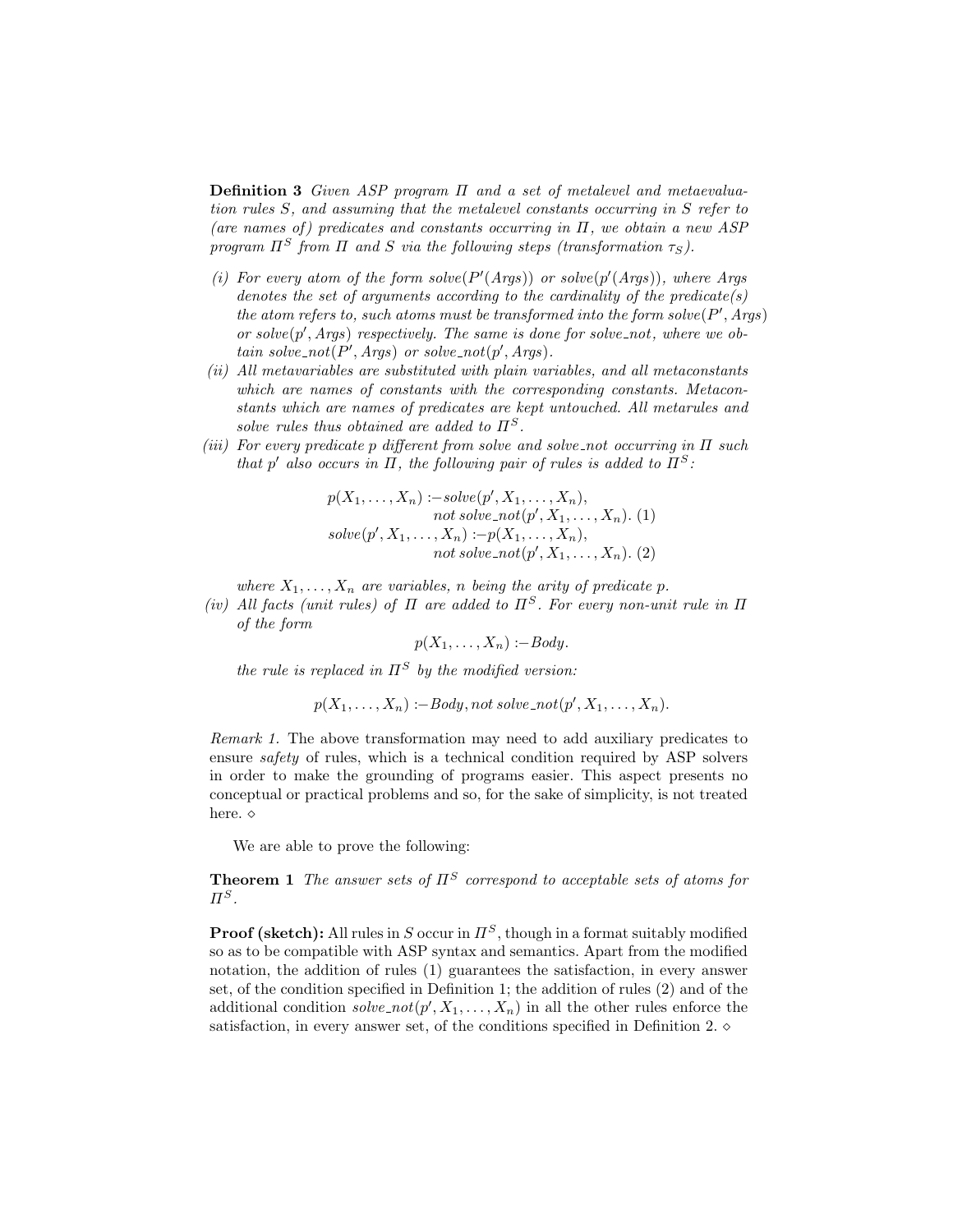For the sake of clarity let us apply the above definition to the previous example (also considering symmetry). To summarize, the set  $S$  is the following:

```
solve(P'(X', X')) := reflexive(P'), in\_domain(P', X').in\_domain(P', X') := solve(P'(X', Y')).in\_domain(P', X') := solve(P'(Y', X')).solve(P'(X', Y')) := symmetric(P'), solve(P'(Y', X')).solve\_not(P'(X', X')): -irreflexive(P').
reflexive(same\_\_age').irreflexive(friend').symmetric(friend').
```
Program  $\Pi$  is simply the following:

friend(george, ann).  $same\_age(ann,alice).$ 

From steps (i) and (ii) we obtain the following  $S'$ :

 $solve(P, X, X) := reflexive(P), in\_domain(P, X).$  $in\_domain(P, X) := solve(P, X, Y).$  $in\_domain(P, X) :- solve(P, Y, X).$  $solve(P, X, Y) := symmetric(P), solve(P, Y, X).$  $solve\_not(P, X, X) : -irreflexive(P).$  $reflexive(same\_\_age').$  $irreflexive(friend').$  $symmetric(friend').$ 

Finally, we obtain  $S''$  by adding the following rules to  $S'$ :

```
same\_age(X, Y) :- solve(same\_age', X, Y),not \; solve\_not(same\_age', X, Y).solve(same\_\_ge', X, Y) := same\_\_ge(X, Y),not \; solve\_not(same\_age', X, Y).friend(X, Y) :- solve(friend', X, Y),not solve_not(friend', X, Y).
solve(friend', X, Y) := friend(X, Y),not solve_not(friend', X, Y).
```
 $\Pi^S$  is obtained by adding the rules in  $S''$  to the given program  $\Pi$ , that in this case does not need modifications, as it is composed of facts only. It can be verified, by running  $\Pi^S$  via any ASP solver, that its answer sets bring the desired results (to perform experiments, metaconstants of the form  $p'$  must be given a syntax compatible with ASP solver, for instance  $p_1$ ). The resulting (in this case unique) answer set is: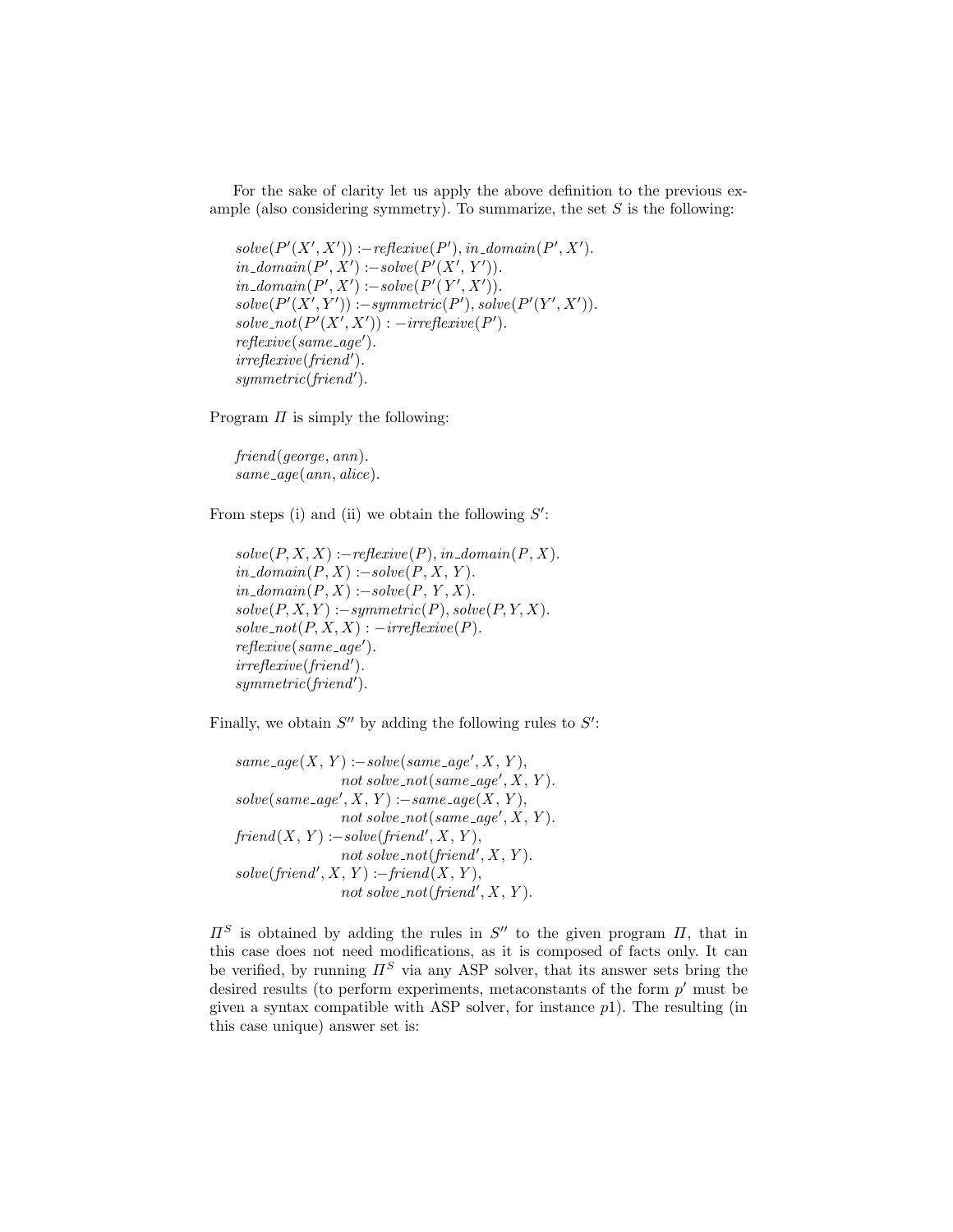```
\{in\_domain(same\_age',alice), in\_domain(friend', ann),\}in\_domain(same\_age', ann), in\_domain(friend', george),symmetric(friend'), irreflexive(friend'),reflexive(same\_\_age'), solve(friend', george, ann),solve(same\_age', ann, alive), solve(friend', ann, george),solve(same\_age', ann, ann), solve(same\_age',alice,alice),same\_age(ann,alice),same\_age(alice,alice), same\_age(ann, ann),
friend(george, ann), friend(ann, george)}
```
Let us notice explicitly that the above formulation is applicable to every program  $\Pi$ , not just to programs composed of facts only, but to any program, even including cycles, and thus featuring several answer sets. For example, if we add to the above sample program the rules and facts:

```
friend(X, Y) := nice(Y), not\ enemy(X, Y).enemy(X, Y) :- not friend(X, Y).nice(alice).
irreflexive(enemy').
```
The resulting program, as it is easy to verify, has several answer sets, where george, ann and alice are either mutual enemies or friends of alice, the only one declared to be nice; however, due to the stated irreflexivity of predicate *enemy* (in addition of what already done for friend) none of them three is either friend or enemy of her/himself.

We introduce a simplified version for the answer sets of  $\Pi^S$ :

Definition 4 Given an ASP program  $\Pi$ , a set of metalevel and metaevaluation rules (meta-definitions) S and the program  $\Pi^S$  obtained from the former according to Definition 3, the Base version  $I^B$  of an answer set I is obtained by omitting from I all atoms of the form  $solve(p', Args)$  or  $solve\_not(p', Args)$ .

As for the modality of use of the approach, a user should write program  $\Pi$ , and declare the desired properties of relations to exploit (in the previous example, facts  $reflexive(same\_\_ge'),\ irreflexive(friend'),$  and  $symmetric(friend'))$ that by abuse of notation might be expressed directly on predicate names, with a pre-processor to be responsible of re-arranging the notation. A smart programmer/knowledge engineer might enrich the predefined set  $S$  by writing new metalevel and metaevaluation rules, in the user-friendly form illustrated in previous sections, where  $\Pi^S$  would then be generated by a pre-processor.

Remark 2. Transformation  $\tau_S$  over program  $\Pi$  and set S of meta-definitions adds two new rules for each predicate  $p$  occurring in  $\Pi$  such that  $p'$  occurs in S. This would at worst multiply by three the size of  $\Pi$  when computing  $S''$ , and consequently also the size of the corresponding grounded program. This is however a pessimistic esteem, because an "ad hoc" definition of properties such as symmetry, transitivity, etc. for specific predicates would in any case imply adding at least one additional rule per property per predicate. Thus, there is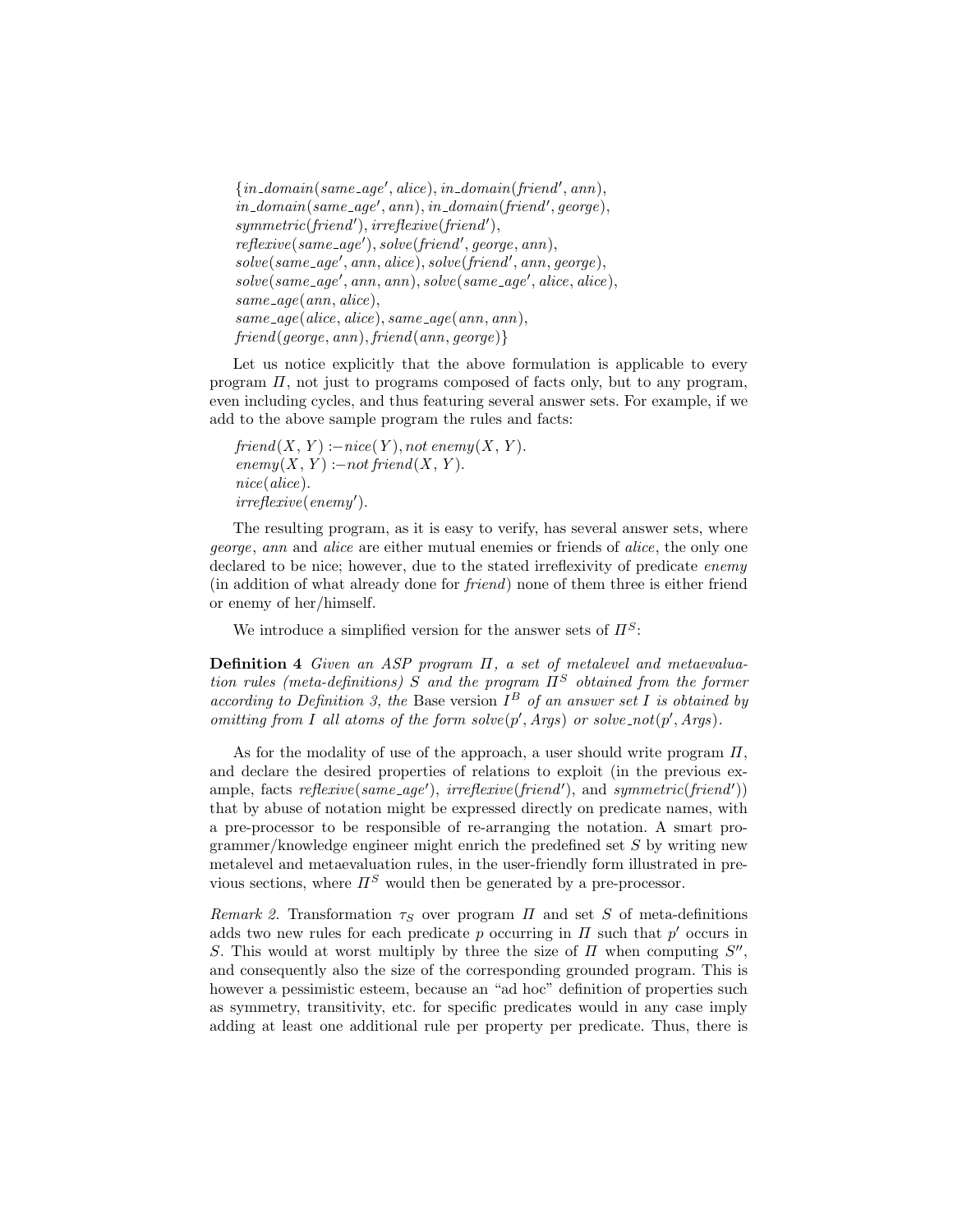indeed an increase in size w.r.t. given program, but it is not dramatic and can be considered as a reasonable drawback in exchange for the extra expressiveness. Complexity remains the same, so there is no additional computational burden due to the approach.  $\diamond$ 

# 8 Related Work and Conclusions

It is worth considering if the metaevaluation part  $S$  of given program, or more precisely the ASP transposition  $S'$  obtained according to Definition 3, might be encapsulated within either a template [10] or a module [8, 9]. This can be possible only if the specific approach to modular/template ASP allows recursive (direct or indirect) call of templates/modules because metalevel properties can be combined: see, e.g., the example where a symmetric predicate is equivalent to another one, where equivalence is itself symmetric. To the best of our understanding, [10] would require the specific definition of each predicate with its properties and their specification to be enclosed into a template. [8] would allow to augment the definition of a predicate via a module defining the specific metalevel part; [9] allows instead predicates as module arguments, so there might be a unique common definition.

The HEX framework [26, 27] allows to combine ASP with Description Logics (or other formalisms). Clearly, external reasoners and knowledge bases are assumed to be available. For properties of relations, their reification approach would require one so-called 'HEX rule' for each predicate  $p$  with arity  $n$  which might enjoy some properties, of the form:  $p(T_1, \ldots, T_n) : -\&ext[p](T_1, \ldots, T_n)$ . Then, for the external evaluation of " $\&ext[p]$ ", one should resort to an OWL external ontology where to define the properties of p and of other predicates. The HEX approach is certainly very useful for integrating various forms of knowledge representation and reasoning. For properties of predicates such as those discussed here it appears however over-dimensioned and certainly less efficient (having to resort to an OWL reasoner) than our simple implementation.

Moreover, in all the above-mentioned frameworks it would be required to know in advance if some properties can be applicable to a predicate, so as to invoke the relative module(s) or to write the related HEX rule. Instead, if  $S'$  is imported as a library and an associated pre-processor generates  $S''$ , metalevel properties smoothly enlarge/restrict the extension of each predicate to which they are applicable. Different properties are combined automatically with no effort required to the programmer.

In conclusion, we have introduced a methodology based on naming and metareasoning for enriching logic-based formalisms with the possibility of expressing and using metalevel properties of relations similarly to what done in the OWL ontology language. Computationally, the methodology has the advantage of not requiring higher-order features. From the knowledge representation point of view, it allows the introduction of both predefined and user-defined properties, so it can increase the usability and flexibility of virtually any knowledge representation and reasoning architecture at very little cost for implementation,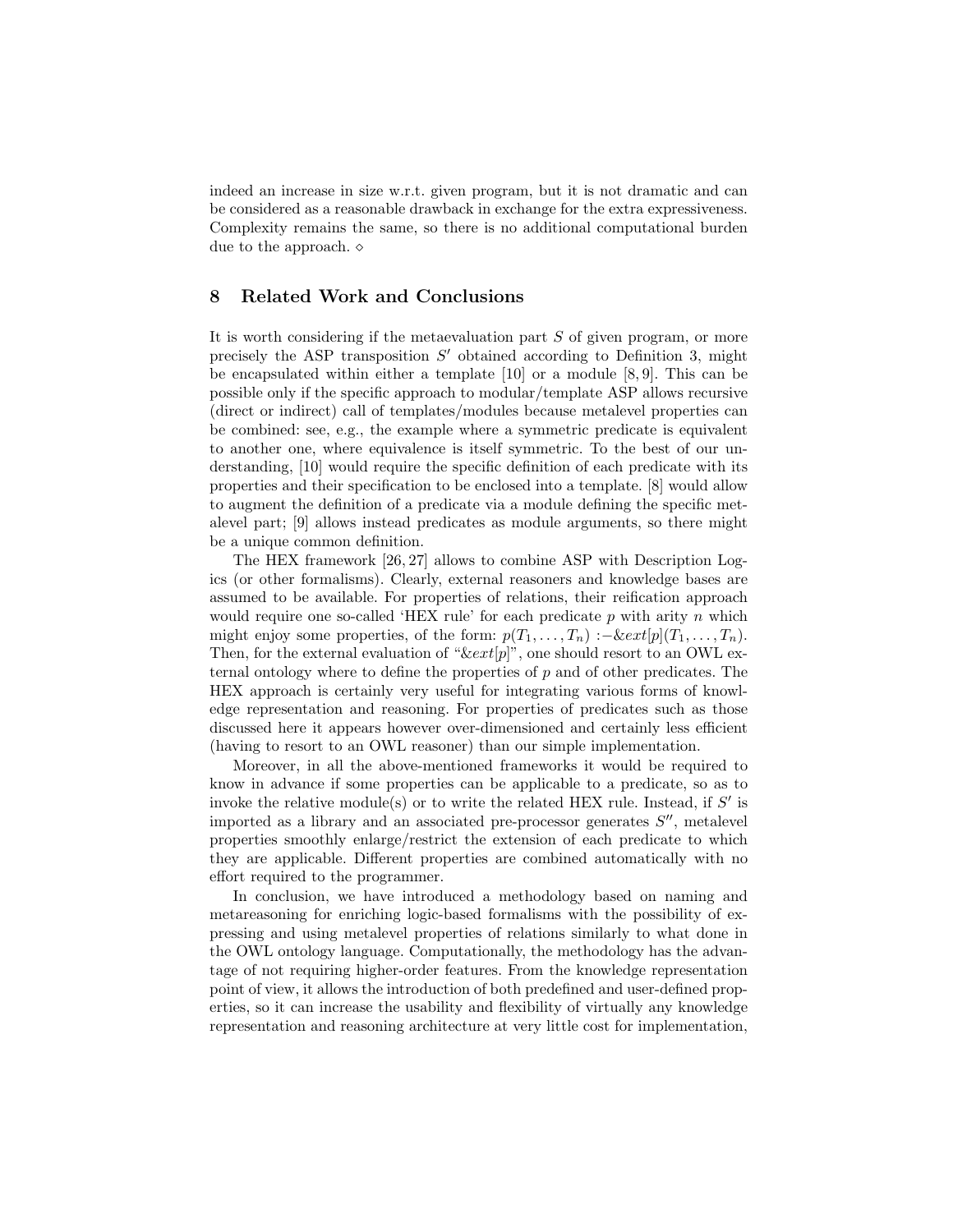and little burden for knowledge engineers. We have shown that the methodology is usable in both resolution-based frameworks but also in formalisms such as ASP which are based on a very different computational engine.

Related work exists about ontologies and ASP. [28] shows that RDF(S) ontologies can be expressed, without loss of semantics, into Answer Set Programming. Then, based on a previous result showing that the SPARQL query language (a candidate W3C recommendation for querying ontologies) can be mapped to a rule based language with stable model semantics, it shows that efficient querying of big ontologies can be accomplished within an extension of the well known ASP system DLV [25]. The difference with our work is that we do not intend to query external ontologies, rather we show that ontological reasoning can be accomplished *within* a logic program. The DLVHEX system [29] is a logic-programming reasoner for computing the models of so-called HEXprograms. In this approach ASP programs are extended to become higher-order logic programs, which accommodate meta-reasoning through higher-order atoms, and with external atoms for software interoperability. For instance, a rule may look like the following one, with variables ranging over predicates:

 $C(X) := subClassOf(D, C), D(X).$ 

Although we are not able to query external ontologies (so far, as we might adopt for instance the method of [28]), we are able to perform the same kind of metareasoning within the traditional ASP semantics, which is in our opinion an added value.

#### References

- 1. Horrocks, I., Patel-Schneider, P.F., van Harmelen, F.: From SHIQ and RDF to OWL: the making of a web ontology language. J. Web Sem. 1(1) (2003) 7–26
- 2. Antoniou, G., van Harmelen, F.: Web ontology language: OWL. In: Handbook on Ontologies. International Handbooks on Information Systems. Springer (2009) 91–110
- 3. Baader, F., Calvanese, D., McGuinness, D.L., Nardi, D., Patel-Schneider, P.F.: The Description Logic Handbook: Theory, Implementation, and Applications. Cambridge Univ. Press (2003)
- 4. Konolige, K.: Reasoning by introspection. In: Meta-Level Architectures and Reflection. North-Holland (1988) 61–74
- 5. van Harmelen, F., Wielinga, B., Bredeweg, B., Schreiber, G., Karbach, W., Reinders, M., Voss, A., Akkermans, H., Bartsch-Spörl, B., Vinkhuyzen, E.: Knowledgelevel reflection. In: Enhancing the Knowledge Engineering Process – Contributions from ESPRIT. Elsevier Science (1992) 175–204
- 6. Barklund, J., Dell'Acqua, P., Costantini, S., Lanzarone, G.A.: Reflection principles in computational logic. J. Log. Comput. 10(6) (2000) 743–786
- 7. Brewka, G., Eiter, T., Truszczynski, M.: Answer set programming at a glance. Commun. ACM 54(12) (2011) 92–103
- 8. Baral, C., Dzifcak, J., Takahashi, H.: Macros, macro calls and use of ensembles in modular answer set programming. In Procof ICLP'06, Vol.4079 of LNCS., Springer (2006) 376–390